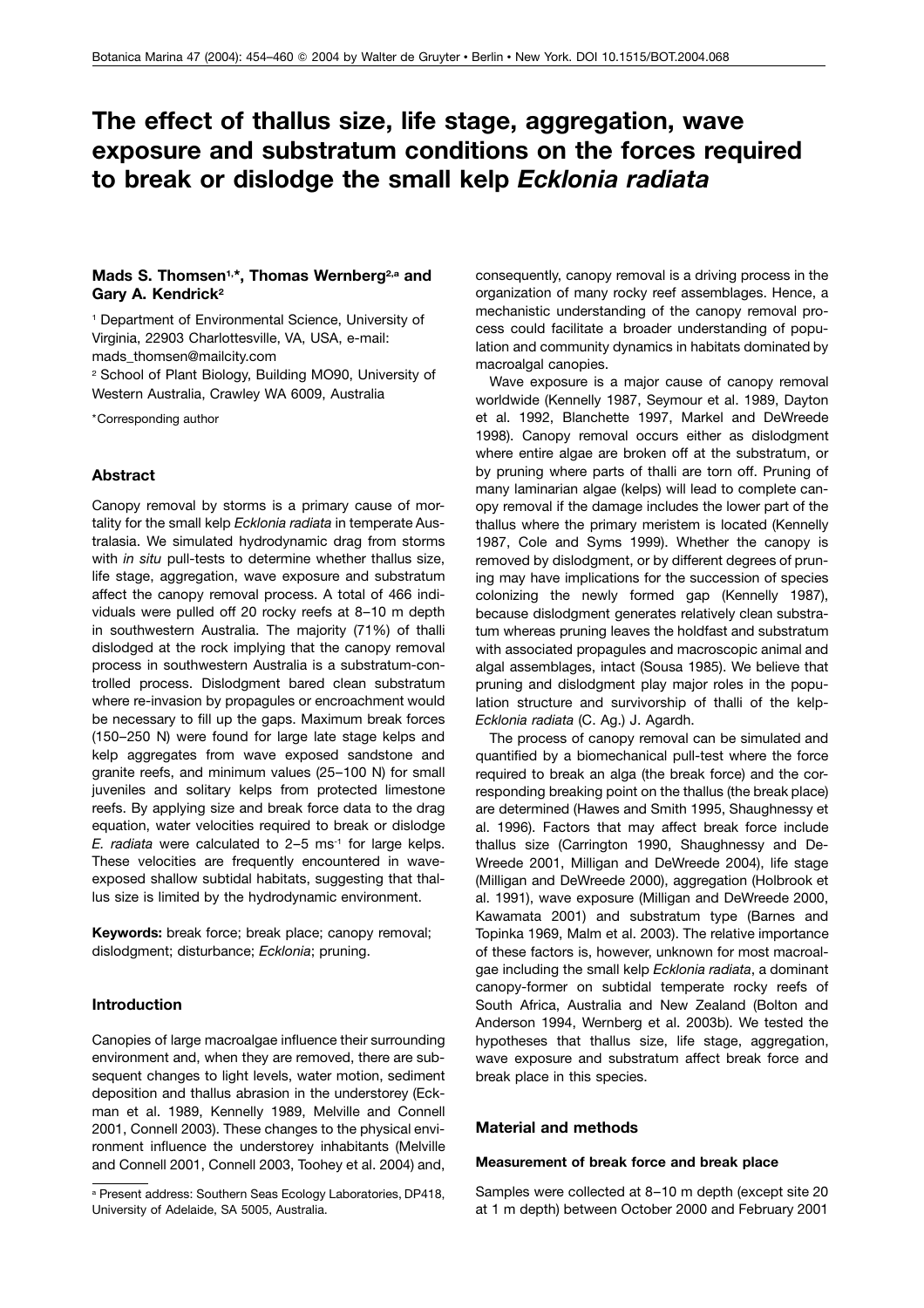| Site | Locality   | $n_{1}$ | n <sub>2</sub> | Substratum | $#$ Reefs | Comments                            |
|------|------------|---------|----------------|------------|-----------|-------------------------------------|
|      | Albany 1   | 16      | 15             | Granite    | O         | Low relief, flat terrace            |
| 2    | Albany 2   | 14      | 14             | Granite    |           | Behind an island, on round boulders |
| 3    | Hamelin 1  | 17      | 14             | Limestone  |           | High relief                         |
| 4    | Hamelin 2  | 19      | 15             | Granite    | O         | High relief                         |
| 5    | Hamelin 3  | 18      | 18             | Limestone  | 2         | High relief                         |
| 6    | Jurien 1   | 20      | 20             | Limestone  | 2         | Low relief                          |
|      | Jurien 4   | 14      | 14             | Limestone  | O         | Intermediate relief                 |
| 8    | Kalbarri 1 | 19      | 19             | Sandstone  |           | Low relief, low slope               |
| 9    | Kalbarri 3 | 14      | 13             | Sandstone  |           | Low relief, low slope               |
| 10   | Mandurah 1 | 19      | 17             | Limestone  | 2         | Low relief, low slope               |
| 11   | Mandurah 2 | 9       | 7              | Limestone  | 2         | Low relief, low slope               |
| 12   | Marmion 1  | 27      | 22             | Limestone  | 0         | Intermediate relief                 |
| 13   | Marmion 2  | 26      | 25             | Limestone  | 0         | Intermediate relief                 |
| 14   | Marmion 3  | 21      | 20             | Limestone  | 0         | Intermediate relief                 |
| 15   | Marmion 4  | 12      | 12             | Limestone  |           | Intermediate relief                 |
| 16   | Marmion 5  | 130     | 120            | Limestone  |           | Low relief, low slope               |
| 17   | Marmion 6  | 21      | 17             | Limestone  | 2         | Low relief, low slope               |
| 18   | Marmion 7  | 19      | 14             | Limestone  | 2         | Low relief, low slope               |
| 19   | Marmion 8  | 18      | 16             | Limestone  | 2         | Low relief, low slope               |
| 20   | Marmion 9  | 13      | 13             | Limestone  | 3         | Inside harbor, on jetty boulders    |

**Table 1** *Ecklonia radiata*: site characteristics and number of replicate thalli.

See Wernberg et al. (2003a) for geographic coordinates of localities. The within-locality identifier corresponds to rocky reefs within a locality, separated by a minimum of 1 km. A total of 466 kelp thalli were sampled for break place and break force  $(n_1)$ , but because some individuals could not be brought ashore, kelp size was only measured on 425 individuals  $(n_2)$ . # Reefs indicate how many wave-attenuating rocky reefs were in front of the reef sampled.

from 20 rocky reefs within six localities in southwestern Australia (Table 1). Within localities, reefs were separated by a minimum of 1 km. Break force and break place were measured *in situ* on haphazardly selected *Ecklonia radiata* individuals. A strip of nylon webbing was tied around the mid-thallus and pulled steadily at a  $30^\circ$  angle to the substratum using a 20 or 50 kg  $(\pm 0.3\%$  of maximum extension) Pesola spring scale (Baar, Switzerland) for 5–10 s until breakage. The measurement was discarded if the breaking point was near the webbing. The tested specimens were tagged and brought to the shore for wet weight determination. Break place was classified as one of five categories, ordered from the substratum to the webbing: 1) rock, 2) holdfast and holdfast-stipe junction, 3) stipe, 4) stipe-thallus junction including the lower thallus with the primary meristem, and 5) the lower thallus from above the meristem to the webbing. Category one corresponds to our definition of dislodgment, whereas categories 2–5 correspond to progressively decreasing levels of pruning intensities. Kelp survival is only possible if the breaking point is at category five (Kennelly 1987, Cole and Syms 1999). Life stage and degree of aggregation (number of fused holdfasts) were recorded. Life stages followed Kirkman (1981): stage 1 (S1, 6.5–27 cm), the small recruit stage where the lamina is undifferentiated, stage 2 (S2, 19–34 cm), the old recruit stage where the lamina starts to develop primary laterals and stage 3  $(S3, >30 \text{ cm})$ , the adult stage where the thallus becomes fully differentiated into complex laterals. A fourth stage (S2b), the young adult stage, intermediate between stages 2 and 3 was also included.

Some authors pull horizontally relative to the substratum to simulate drag forces more realistically (e.g., Hawes and Smith 1995, Blanchette 1997), but a preliminary test between pulling angles of  $0^\circ$  or  $30^\circ$  showed no significant differences for stage 2 and 3 individuals for either break force (t-tests: S3,  $p=0.51$ ,  $n=52$ ; S2, p=0.51, n=26) or break place ( $x^2$ -tests: S3, p=0.27, n=52; S2, p=0.98, n=26), and the  $30^{\circ}$  pull-angle was chosen as it was easier to work with in the swell-dominated environment. We also recorded the site-specific substratum type (limestone, granite or sandstone) and estimated the number of successive wave-attenuating rocky reefs in front of each site from charts to get a relative measure of wave exposure (Friedland and Denny 1995). Within southwestern Australia such reef structures have previously been shown to attenuate wave energy (Phillips et al. 1997).

#### **Data analysis**

Because each kelp individual has a unique size, a regression approach was used to test relationships between thallus size, break force and break place. Size vs. break force was fitted with reduced major axis linear regression on Log-transformed data. To simplify the test of thallus size vs. break place, the original five categories were pooled into ecologically relevant dichotomous groups: below vs. above the meristem  $(=\text{canopy removal vs.})$ recovery) and rock vs. kelp (=absence vs. presence of holdfast-associated organisms) and tested with logistic regression. The effect of life stage on thallus size and break force was tested with ANOVA. Although thallus size and life stage correlate (Kirkman 1981, Larkum 1986), the former continuous variable is related to age and growth conditions (Sjøtun and Fredriksen 1995), whereas the latter categorical variable is identified from specific morphological characteristics (Kirkman 1981). The effect of life stage on break place was tested with a  $x^2$ -test. Similar tests were used to test the effect of aggregation. wave exposure and substratum on thallus size, break force (ANOVAs) and break place  $(\chi^2)$ . All individuals were pooled as replicates across sites for all individual-based tests (Table 2). In the test of substratum type, the five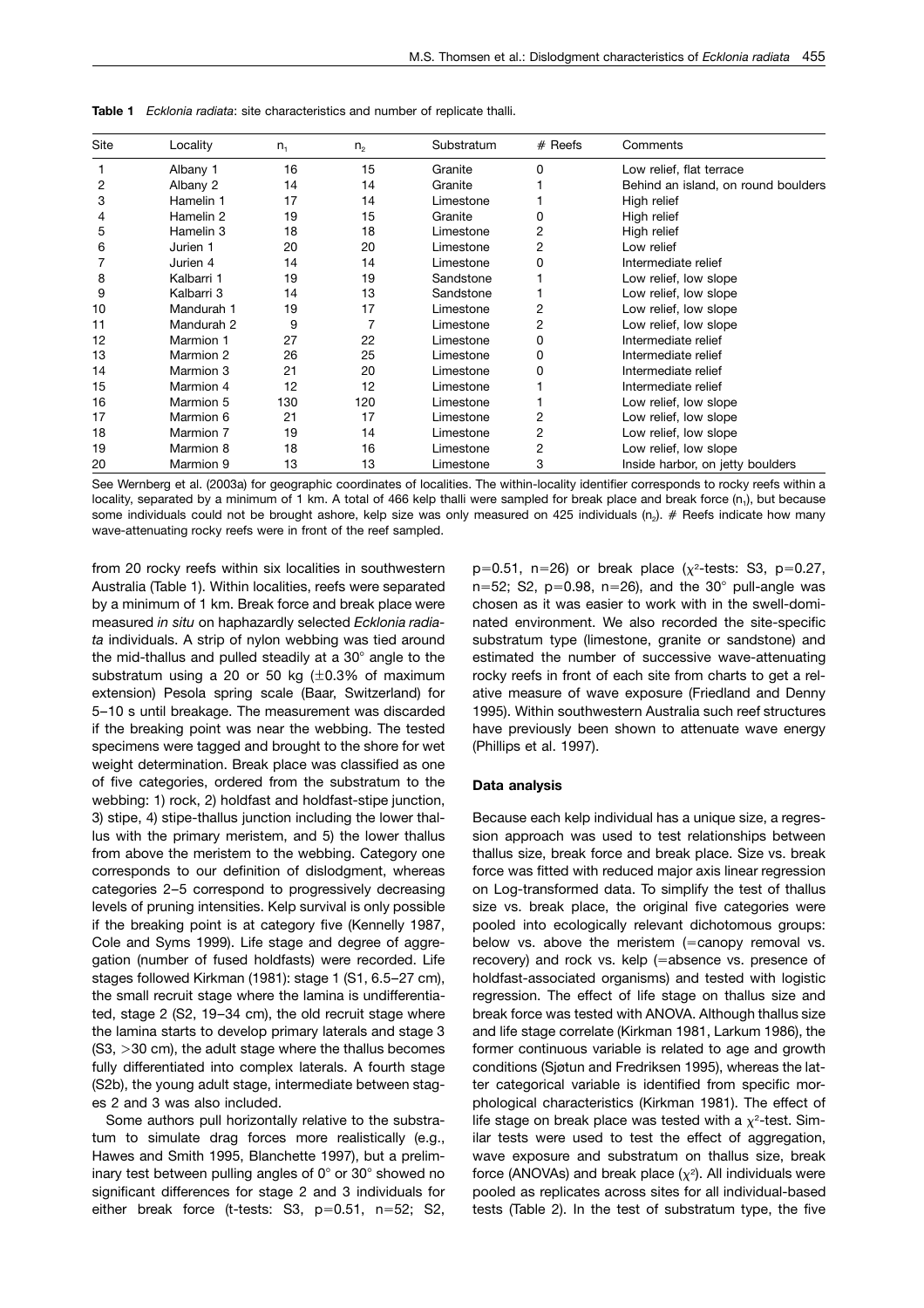| Test factors    | Test levels                     | Data pooling procedure                                                                                                  |
|-----------------|---------------------------------|-------------------------------------------------------------------------------------------------------------------------|
| Size            | 0-3000 g WW                     | All sites (all individuals)                                                                                             |
| Life stage      | S1 vs. S2, vs. S2b vs. S3       | Marmion, Hamelin, Albany, Kalbarri, Mandurah<br>(solitary individuals)                                                  |
| Aggregation     | Solitary vs. aggregates         | Marmion (S3 individuals)                                                                                                |
| Wave exposure   | 4 exposed vs. 4 protected sites | Albany 1 vs. 2, Jurien 1 vs. 4, Hamelin 2 vs. 3,<br>Marmion 1 vs. 8 (solitary S3 individuals)                           |
| Substratum type | 5 hard vs. 5 soft sites.        | Albany 1, 2, Hamelin 2 and Kalbarri 1, 2 vs. Jurien 1,<br>Hamelin 3, Marmion 5, 8, Mandurah 1 (solitary S3 individuals) |

|  | Table 2 Ecklonia radiata: test factors, levels, and data pooling. |  |  |  |  |  |  |  |
|--|-------------------------------------------------------------------|--|--|--|--|--|--|--|
|--|-------------------------------------------------------------------|--|--|--|--|--|--|--|

The response variables for the test factor "size" were "break place" and "break force". In addition to these, the response variable ''thallus size'' was added for the remaining four test factors. Data subsets were selected by random tables to ensure balanced sample designs.



**Figure 1** *Ecklonia radiata*: kelp size vs. break force: Log  $F_{break} = 0.95 + 0.43*$ Log WW, p<0.001, r<sup>2</sup>=0.68, n=425. There were no significant correlations between break place and size (Table 3).

granite and sandstone sites (Table 1) were grouped as "hard" substratum and tested against five randomly selected limestone sites (Table 2) grouped as "soft" substratum. It should be emphasized that each test was designed to include individuals that only differed with respect to the single test factor of interest, e.g., the wave exposure test only included solitary adult individuals, and the aggregation test only included life stage 3 individuals of similar wave exposure and substratum conditions (Table 2). All ANOVAs and  $\chi^2$ -tests were conducted on data sets balanced by randomly deleting replicates from groups with replicate surplus. Life stage, aggregation, wave exposure and substratum were treated as fixed factors, and sites and localities as random factors. Data for ANOVA were checked for homogeneity of variances with Cochran's C-test and transformed if  $p<0.05$ . To reduce the number of categories with low expected frequency of occurrence, all  $x^2$ -tests were conducted on break categories pooled into three groups: rock, kelp below the meristem or kelp above the meristem. Because each test constituted an independent test of a separate hypothesis about a specific biomechanical property, the  $\alpha$ -values were not adjusted for multiple testing.

# **Results**

There was a significant positive correlation between thallus size and break force (Figure 1), but no significant relationships between thallus size and break place (Table 3). The majority (71%) of *Ecklonia radiata* thalli broke at the rock followed in frequency by the stipe-thallus junction, thallus, holdfast, and stipe (Figure 2D). The life-stage based results were consistent with the size-based results in that late-stage kelps were significantly larger (Figure 2A, Table 4) and more strongly attached (Figure 2B, Table 4) than at early stages. The different life stages broke the same places (Figure 2D, Table 3) although there was a tendency for early life stages to have a higher proportion of breakage at the rock with  $S1 > S2 > S2b > S3$  (Figure 2D). Kelp aggregates were significantly larger (Figure 2A, Table 4) and more strongly attached (Figure 2B, Table 4) than solitary kelps. Although non-significant (Table 3), solitary kelps had a tendency to break more often at the stipe-thallus junction and thallus, and less often at the rock surface than kelp aggregates. Kelps from exposed rocky reefs were similar in size to kelps from protected reefs (Figure 2A, Table 4), but they were significantly more strongly attached (Figure 2B, Table 4). Also, kelps from exposed reefs broke significantly less at the rock but more often above the meristem (Figure 2D, Table 3). Kelps on hard substratum were significantly smaller than kelps on soft substratum (Figure 2A, Table 4). In addition to being smaller, the kelps on hard substratum were significantly more strongly attached (Figure 2B, Table 4) than kelps on soft substratum. Finally, kelps on hard substra-

Table 3 *Ecklonia radiata*:  $x^2$ -tests for effects of thallus size (logistic regressions), life stage, aggregation, wave exposure and substratum on break place.

| Test number and factor      |        |     | df  |         |  |
|-----------------------------|--------|-----|-----|---------|--|
| Size (below-above meristem) | 419.17 | 425 | 422 | 0.532   |  |
| Size (rock surface-kelp)    | 424.23 | 425 | 422 | 0.464   |  |
| Life stage                  | 3.86   | 96  | 6   | 0.696   |  |
| Aggregation                 | 4.61   | 38  |     | 0.099   |  |
| Wave exposure               | 33.16  | 112 |     | < 0.001 |  |
| Substratum                  | 12.03  | 130 |     | 0.002   |  |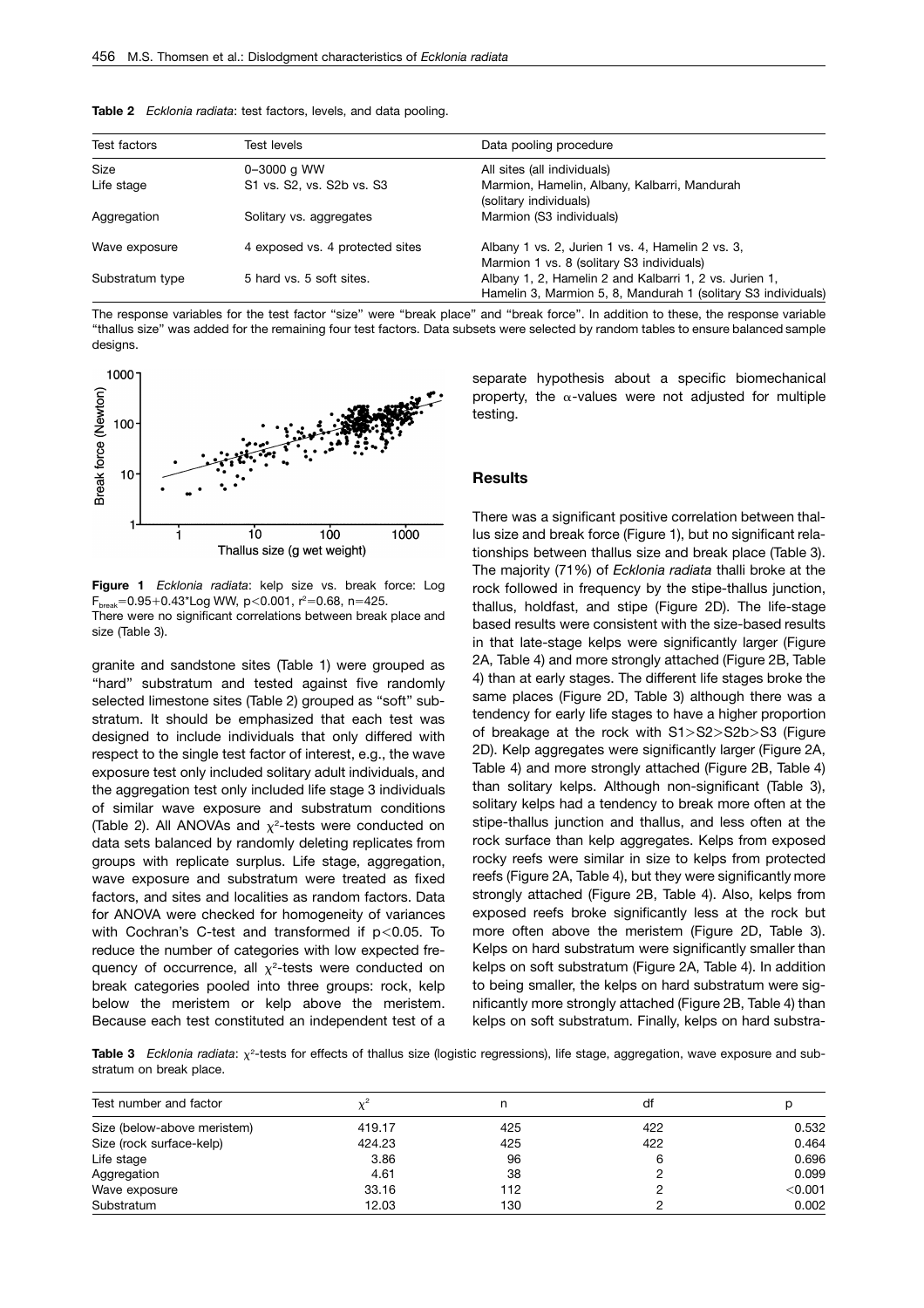

**Figure 2** *Ecklonia radiata*: kelp size (A), break force (B), break velocity (C) and break place (D) for all data pooled and for different life stages, levels of aggregation and wave exposure, and substratum types (mean $\pm$ SE, n from left=466, 24, 24, 24, 24, 19, 19, 56, 56, 65 and 65).

All tests were significant ( $p$ <0.05), except wave exposed vs. protected break sizes and stage 1 vs. stage 3 break places.

tum broke less frequently at the rock but more often at the stipe-thallus junction and thallus (Figure 2D, Table 4).

#### **Discussion**

*Ecklonia radiata* responded to our pull-tests in a predictable way: large, late life-stage individuals and aggregates from wave-exposed sites and from granite and sandstone reefs (hard substratum) had higher break forces than small, early-life stage and solitary kelps from protected sites and from limestone reefs (soft substratum).

## **Thallus size**

Stage 3 and kelp aggregates were larger than stage 1 and solitary kelps, as expected from a simple allometric growth-model (Kirkman 1981). Kelps from wave-exposed sites had biomasses similar to those of thalli from protected sites, as observed by Molloy and Bolton (1996) and Kawamata (2001), but different from other studies that report smaller algae at exposed sites because of frequent pruning (Blanchette 1997, Pratt and Johnson 2002). Kelps on granite and sandstone reefs were small compared to those on limestone reefs, but as there is no *a priori* reason why kelps should grow slower on granite or sandstone than on limestone, this probably reflects the fact that kelps on hard substratum are pruned more intensely. Thus, because kelps have a strong attachment on granite and sandstone reefs, they break more often above the meristem, thereby surviving and resulting in small individuals. This is consistent with the break place data (see later).

# **Break force**

*Ecklonia radiata* was slightly more strongly attached (110–150 N, this study) compared to the smaller kelps *Hedophyllum sessile* (C. Agardh) Setchell (80–120 N, Milligan and DeWreede 2000) and *Egregia menziesii* (Turner) Aresch. (90–130 N, Friedland and Denny 1995), but weaker than the larger algae *Laminaria schinzii* Foslie (490–580 N, Molloy and Bolton 1996) and *Durvillaea antartica* (Chamisso) Hariet (1160 N, Smith and Bayliss-Smith 1998), suggesting a general relationship between thallus size and attachment strength. In concordance with other studies (Carrington 1990, Milligan and De-Wreede 2000, Kawamata 2001, Duggins et al. 2004), large and late-stage individuals and aggregates of *Ecklonia radiata* thalli were more strongly attached than early life stage individuals (Table 2), likely because they have larger holdfasts and stipes (Carrington 1990, Dudgeon and Johnson 1992, Duggins et al. 2004). *E. radiata* thalli from wave-exposed sites were more strongly attached than individuals from protected sites, as observed for many other macroalgae (Jackelman and Bolton 1990, Friedland and Denny 1995, Kawamata 2000, Milligan and DeWreede 2000, Kawamata 2001, Blanchette et al. 2002, Duggins et al. 2004). However, numerous other studies have also found no effect of wave-exposure (Norton 1986, Johnson and Koehl 1994, Molloy and Bolton 1996, Van Tamelen and Stekoll 1996, Pratt and Johnson 2002, Malm et al. 2003). Among these studies, only ours and that of Jackelman and Bolton (1990) replicate waveexposure at the site-level. The observed pattern can reflect either that weakly attached kelps are dislodged disproportionately from exposed rocky reefs, thereby shifting the distribution of breaking forces to higher values, or that kelps on exposed reefs produce larger holdfasts, although the latter does not appear to be the case (Wernberg and Thomsen personal observation). Also, *E. radiata* was more strongly attached to hard than soft sub-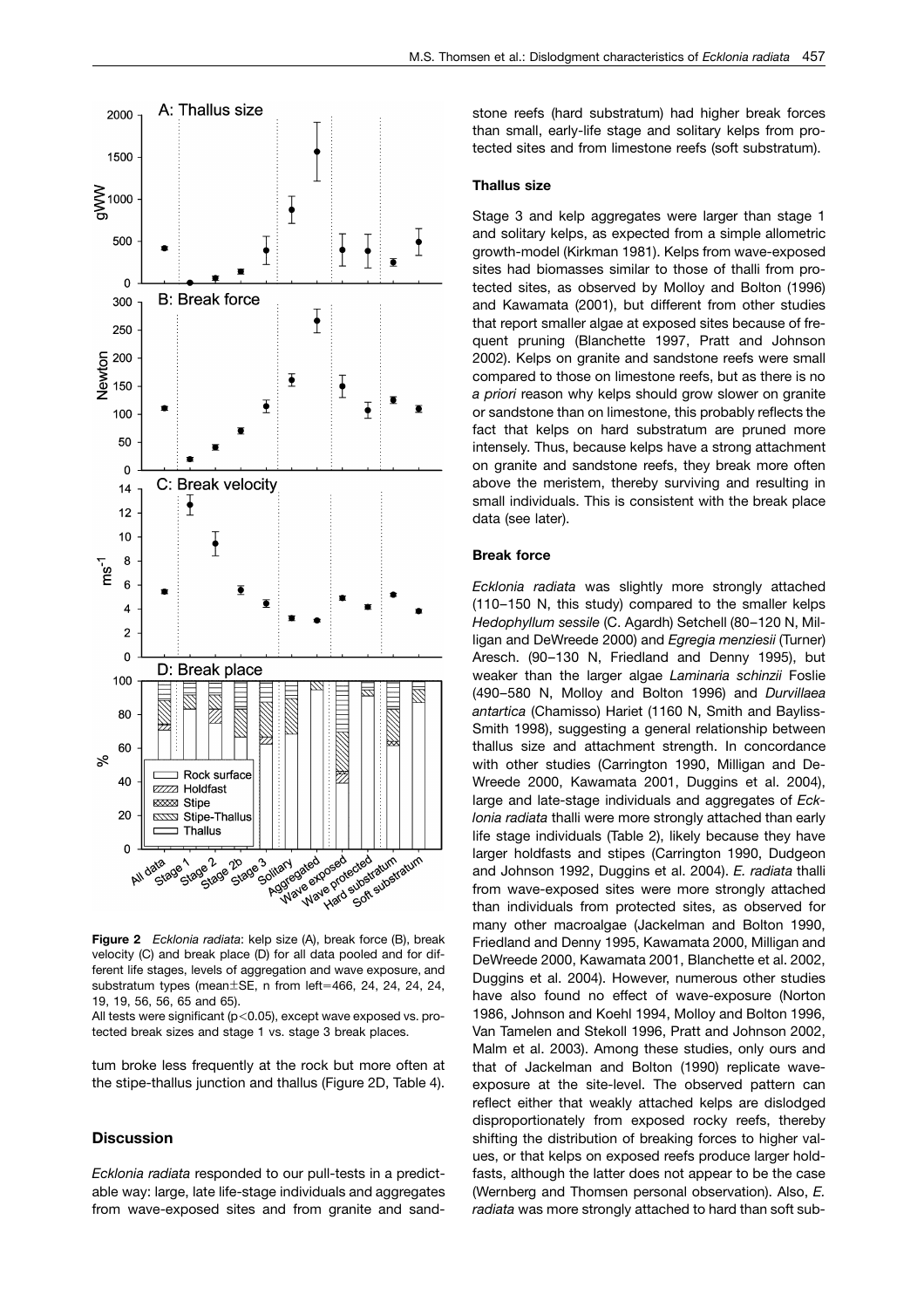|                      | df  | Thallus size         | Break force |         |                    |       |         |
|----------------------|-----|----------------------|-------------|---------|--------------------|-------|---------|
| Source of variation  |     | <b>MS</b>            | F           | p       | <b>MS</b>          | F     | р       |
| Life stage           | 3   | 5.03a                | 194.3       | < 0.001 | 30.91 <sup>b</sup> | 106.1 | < 0.001 |
| Error                | 92  | 0.026                |             |         | 0.291              |       |         |
| Aggregation          |     | 891.9 <sup>d</sup>   | 15.8        | < 0.001 | 0.512a             | 13.1  | 0.001   |
| Error                | 36  | 56.5                 |             |         | 0.039              |       |         |
| Wave exposure        |     | $0.002$ <sup>c</sup> | 0.1         | 0.741   | 531.6              | 31.6  | < 0.001 |
| Site (wave exposure) | 6   | 0.646                | 37.6        | < 0.001 | 87.55              | 5.2   | < 0.001 |
| Error                | 104 | 0.017                |             |         | 16.81              |       |         |
| Substratum           |     | 1914007 <sup>d</sup> | 112.0       | < 0.001 | 77.849             | 4.3   | 0.039   |
| Site (substratum)    | 8   | 512175               | 23.0        | < 0.001 | 122.94             | 6.9   | < 0.001 |
| Error                | 120 | 17094                |             |         | 17.94              |       |         |

**Table 4** *Ecklonia radiata*: ANOVA tests for life stage, aggregation, wave exposure and substratum on thallus size and break force.

a: fourth root transformed, b: square root transformed, c: Log-transformed, d: could not be transformed to homogeneity (Cochran's C-test, p>0.05), thus not transformed. In the latter case, inspection of box plots did not reveal any exceptionally large variances and because of the balanced and relatively large sample design is considered a robust result (Underwood 1997).

stratum, as found with other algae (Barnes and Topinka 1969, Milligan and DeWreede 2000, Malm et al. 2003). The strength of the substratum is not a limiting factor on granite and some sandstone, thus the process of canopy removal switches from a substratum-controlled process on limestone (how strong is the substratum?) to an organism-controlled process on granite and sandstone (how strong are the different parts of the kelp?).

#### **Break place**

The majority of *Ecklonia radiata* thalli became dislodged at the reef rock level where the rock gave in. This differs from several other macroalgae that typically break at the stipe or holdfast-stipe junction (Carrington 1990, Shaughnessy et al. 1996, Duggins et al. 2001), and our observation suggests that the hardness of the limestone reefs in southwestern Australia is the limiting factor in resisting dislodgment, not the attachment capability of kelp holdfasts. There was no significant relationship between thallus size and break place, although there was a trend for a consistent decrease in the proportion of kelps that broke at the rock surface with increasing life stages. This could reflect the fact that early life stages with their small size and simple (low drag) morphology are not limited by weaknesses in the substratum to the same extent as later life stages. Hence, with increasing life stage, size, and drag, individuals attached to weak patches in the rock are selectively removed so that older individuals remaining in strong spots are more likely to break where the tissue is weak (e.g., meristem). In addition, older individuals may accumulate fractures and scars from abrasion, scouring, or grazers (Denny et al. 1989, Duggins et al. 2001) or experience tissue fatigue (Carrington 1990), increasing the relative weakness of the thallus. For example, Duggins et al. (2001) found that break force was lowered and more stipe-breakage observed (as opposed to holdfast breakage) in the presence of the grazing mollusc *Lacuna vincta* (Montagu). We did look for grazing scars and other potentially weakening marks but rarely found any. Similarly, aggregation did not have a significant effect on break place, but tended to increase the likelihood of dislodgment at the rock, suggesting that the strength of individual holdfasts is not additive when they fuse into aggregates. Kelps from wave exposed sites broke less often at the rock but more

often in the thallus compared to kelps from protected sites. This suggest that the rocky reef is harder at exposed sites, for example because of the selective removal of soft parts of substratum over millennia, or that the kelp tissues are weaker, or that holdfasts are relatively larger or stronger at exposed sites. Finally, kelps on limestone reefs had a higher frequency of rock-breakage compared to kelps on sandstone and granite. When kelps on hard substratum broke around the holdfast, substratum was not removed, whereas dislodgment on limestone reefs created obvious erosion [pieces of broken rock remained attached to the holdfast (unpublished data, Wood 1980)]. Similar algal-induced erosion has been observed on barnacle shells (Barnes and Topinka 1969), coralline and encrusting algae (Milligan and DeWreede 2000) and basaltic rocks (Smith and Bayliss-Smith 1998). The breaking of the limestone reefs was likely facilitated by limestone-boring polychaetes, molluscs and algal haptera (Wood 1980).

## **Perspective: calculation of break velocities**

Dislodgment or pruning depends on the balance between break forces and hydrodynamic drag forces from waves and currents. Acceleration forces, as a first approximation, can be ignored for flexible seaweeds (Hawes and Smith 1995, Bell 1999, Gaylord 2000, Pratt and Johnson 2002). The drag equation relates water velocity to drag force and by inserting break forces it is possible to calculate the theoretical water velocity required to break or dislodge a macroalga:

break velocity= $(2\times$ break force)/(drag coefficient  $\times$  planform area $\times$ seawater density)]<sup>0.5</sup>

(Denny 1995). These break velocities can be interpreted as susceptibility to breakage during hydrodynamic peak events such as storms, and may provide a tool for predicting the outcome of a disturbance event (Denny 1995). To estimate *Ecklonia radiata* break velocities, we applied our size-specific break force data to the drag equation (Figure 2C). Wet weights were converted to planform area from life-stage specific regressions obtained from kelps collected in the Perth area  $(r^2>0.90, p<0.001, n_{s_1}=20,$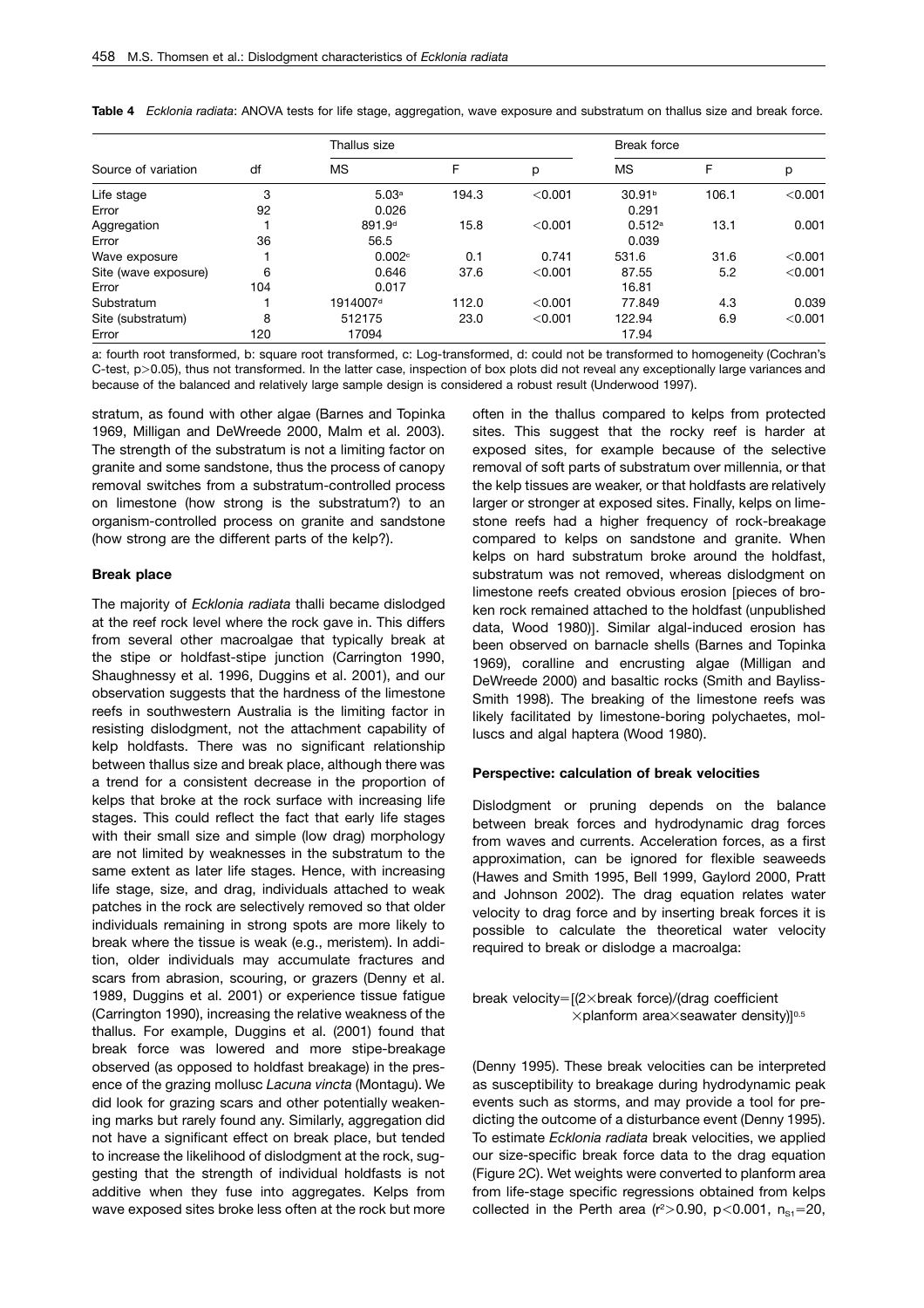$n_{S2}=13$ ,  $n_{S3}=35$ ). The density of seawater was set to 1026

kg  $m<sup>3</sup>$  (10°C) and the drag coefficient to 0.03, being the middle of the 0.01–0.05 interval into which drag coefficients for several kelps converge under high flow regimes [review by Koehl (2000) and data from Kawamata (2001)]. It should be emphasized that these break velocities are estimates only and that they should be further refined by applying size, form and flow specific drag coefficients, and tested using a combination of wave force measurements and tagging experiments. A simple linear regression showed a negative Log-relationship between kelp wet weight and break velocity (Log break velocity  $(ms<sup>-1</sup>)$ =1.31–0.27\*Log wet weight (g), r=-0.86, n=425). Using this equation, break velocities were estimated to be 10–25 ms<sup>-1</sup> for small recruits and 2–5 ms<sup>-1</sup> for adult kelps, i.e., the advantage of a low drag associated with a small thallus clearly outweighs the disadvantages of a weak attachment. Water velocities of 2–5 ms-1 are regularly encountered in shallow wave-exposed subtidal habitats (Gaylord et al. 1994, Denny 1995, Wernberg-Moeller 2002) and the calculated break velocities thus suggest that wave dislodgment is unlikely to be a major cause of recruit mortality whereas hydrodynamic forces probably are the primary cause of mortality in adult *E. radiata*, particularly in light of the low abundances of large herbivorous invertebrates in southwestern Australia (Fowler-Walker and Connell 2002, Vanderklift and Kendrick 2004). This supports the general hypothesis that the hydrodynamic environment sets an upper limit to size in wave-swept habitats (Carrington 1990, Gaylord et al. 1994, Denny 1995).

#### **Acknowledgements**

This research was supported by a grant from the Danish Research Academy to MST.

#### **References**

- Barnes, H. and J.A. Topinka. 1969. Effect of the nature of the substratum on the force required to detach a common littoral alga. *Am. Zool. 9*: 753–758.
- Bell, E.C. 1999. Applying flow tank measurements to the surf zone: predicting dislodgment of the Gigartinaceae. *Phycol. Res.* 47: 159–166.
- Blanchette, C.A. 1997. Size and survival of intertidal plants in response to wave action – a case study with *Fucus gardneri*. *Ecology 78*: 1563–1578.
- Blanchette, C.A., B.G. Miner and S.D. Gaines. 2002. Geographic variability in form, size and survival of *Egregia menziesii* around Point Conception, California. *Mar. Ecol. Prog. Ser. 239*: 69–82.
- Bolton, J.J. and R.J. Anderson. 1994. *Ecklonia*. *In*: (I. Akatsuka, eds) *Biology of economic algae*. SPB Academic Publishing, The Hague. pp. 385–406.
- Carrington, E. 1990. Drag and dislodgment of an intertidal macroalga: consequences of morphological variation in *Mastocarpus papillatus Kützing. J. Exp. Mar. Biol. Ecol. 139:* 185–200.
- Cole, R.G. and C. Syms. 1999. Using spatial pattern analysis to distinguish causes of mortality: an example from kelp in north-eastern New Zealand. *J. Ecol. 87*: 963–972.
- Connell, S.D. 2003. Negative effects overpower the positive of kelp to exclude invertebrates from the understorey community. *Oecologia 137*: 97–103.
- Dayton, P.K., M.J. Tegner, P.E. Parnell and P.B. Edwards. 1992. Temporal and spatial patterns of disturbance and recovery in a kelp forest community. *Ecol. Monogr. 62*: 421–445.
- Denny, M. 1995. Predicting physical disturbance mechanistic approaches to the study of survivorship on wave-swept shores. *Ecol. Monogr. 65*: 371–418.
- Denny, M., V. Brown, E. Carrington, G. Kraemer and A. Miller. 1989. Fracture mechanics and the survival of wave-swept macroalgae. *J. Exp. Mar. Biol. Ecol. 127*: 221–228.
- Dudgeon, S.R. and A.S. Johnson. 1992. Thick vs. thin: thallus morphology and tissue mechanics influence differential drag and dislodgment of two co-dominant seaweeds. *J. Exp. Mar. Biol. Ecol. 165*: 23–43.
- Duggins, D., J.E. Eckman, C.E. Siddon and T. Klinger. 2001. Interactive roles of mesograzers and current flow in survival of kelps. *Mar. Ecol. Prog. Ser. 223*: 143–155.
- Eckman, J.E., D.O. Duggins and A.T. Sewell. 1989. Ecology of understory kelp environments I. effects of kelps on flow and particle transport near the bottom. *J. Exp. Mar. Biol. Ecol. 129*: 173–188.
- Fowler-Walker, M.J. and S.D. Connell. 2002. Opposing states of subtidal habitat across temperate Australia: consistency and predictability in kelp canopy-benthic associations. *Mar. Ecol. Prog. Ser.* 240: 49–56.
- Friedland, M.T. and M.W. Denny. 1995. Surviving hydrodynamic forces in a wave-swept environment – consequences of morphology in the Feather boa kelp, *Egregia menziesii* (Turner). *J. Exp. Mar. Biol. Ecol. 190*: 109–133.
- Gaylord, B. 2000. Biological implications of surf-zone flow complexity. *Limnol. Oceanogr. 45*: 174–188.
- Gaylord, B., C.A. Blanchette and M.W. Denny. 1994. Mechanical consequences of size in wave swept algae. *Ecol. Monogr. 64*: 287–313.
- Hawes, I. and R. Smith. 1995. Effects of current velocity on the detachment of thalli of *Ulva lactuca* (Chlorophyta) in a New Zealand estuary. *J. Phycol. 31*: 875–880.
- Holbrook, M.N., M.W. Denny and M.A.R. Koehl. 1991. Intertidal ''trees'': consequences of aggregation on the mechanical and photosynthetic properties of sea-palms *Postelsia palmaeformis* Ruprecht. *J. Exp. Mar. Biol. Ecol. 146*: 39–67.
- Jackelman, J.J. and J.J. Bolton. 1990. Form variation and productivity of an intertidal foliose *Gigartina* species (Rhodophyta) in relation to wave exposure. *Hydrobiologia 204/205*: 57–64.
- Johnson, A.S. and M.A.R. Koehl. 1994. Maintenance of dynamic strain similarity and environmental stress factor in different flow habitats – thallus allometry and material properties of a giant kelp. *J. Exp. Biol. 195*: 381–410.
- Kawamata, S. 2000. Adaptive development of tolerance to wave-induced dislodgment for cultured *Laminaria japonica* in response to water movement. *Nippon Suisan Gakkaishi 66*: 651–657.
- Kawamata, S. 2001. Adaptive mechanical tolerance and dislodgment velocity of the kelp *Laminaria japonica* in waveinduced water motion. *Mar. Ecol. Prog. Ser. 211*: 89–104.
- Kennelly, S.J. 1987. Physical disturbance in an Australian kelp community. I. Temporal effects. *Mar. Ecol. Prog. Ser. 40*: 145–153.
- Kennelly, S.J. 1989. Effects of kelp canopies on understorey species due to shade and scour. *Mar. Ecol. Prog. Ser. 50*: 215–224.
- Kirkman, H. 1981. The first year in the life history and the survival of the juvenile marine macrophyte, *Ecklonia radiata* (Turn.) J. Agardh. *J. Exp. Mar. Biol. Ecol. 55*: 243–254.
- Koehl, M.A.R. 2000. Mechanical design and hydrodynamics of blade-like algae: *Chondracanthus exasperatus*. *In*: (H.C. Spatz and T. Speck, eds) *Proceedings of the third internatio-*